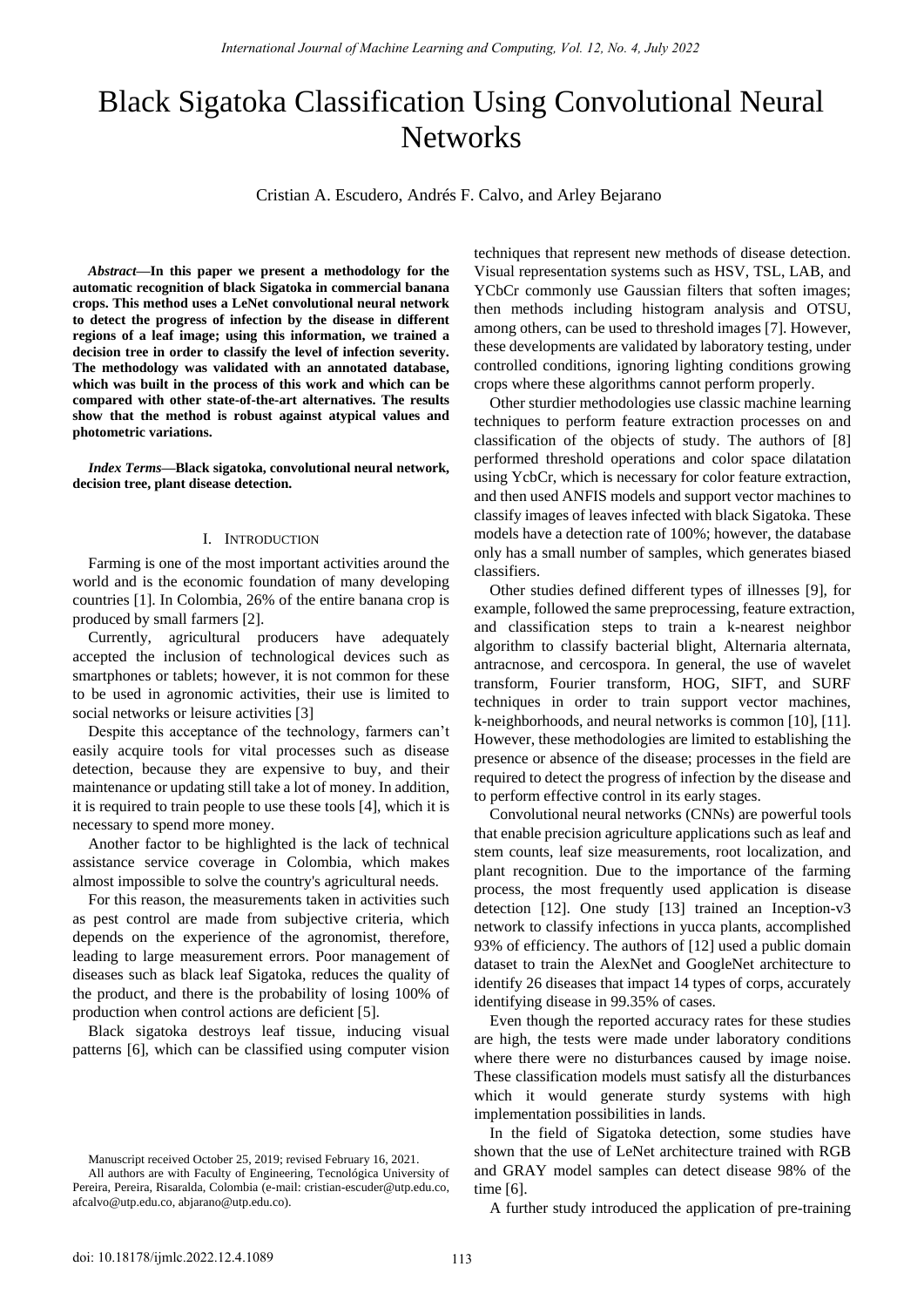networks such as ResNet50 and Inception-v3, which generated efficiencies of 99.9% [14]. Even though those efficacies have high accuracy, these methodologies only detect the disease while skipping metrics that define different levels of severalty like the Fouré scale [15] and each stage must carry a different action control.

Disease detection approaches using CNNs classify diseases using images with a resolution of  $64 \times 64$  to  $150 \times 150$  [16], whereas current mobile devices have cameras with average resolutions of  $4160 \times 3120$ . Therefore, it is necessary to develop a suitable methodology for deep learning methods. Nevertheless, these developments show the viability of implementing methods of disease detection using digital images at low computational cost, allowing the potential advancement in mobile devices of easy access for small farmers.

The state of the art research back there, just focus on classifying healthy and diseased images. This is suitable for laboratory tests, however, black leaf Sigatoka disease has different levels of affectation and in each one requires different agricultural management control actions. If it is decided to develop methodologies that impact agricultural processes, it is necessary to train models that generate predictions with more information for the farmer which allow better control decisions.

This article describes a method of detecting different levels of severity of black Sigatoka infection using a methodological variation of the LeNet CNN architecture. The training of the network parameters was undertaken by using a database created under real conditions, generating all the cases for field implementation.

This study is in two parts: in Section II, we describe the contents of each stage including the methodological development of machine learning models, the construction of the annotated database, and the statistical validation processes. In Section III, we describe our experiments and discuss the results. In Section IV, we present the conclusions of this study and its benefits.

The main contributions of this article are:

- 1) Create an annotated database with three levels of severity and being suitable for training convolutional neural networks.
- 2) Create the first deep learning methodology that classifies the image of a banana leaf and the severity level of black sigatoka disease in high, medium and low states.

### II. MATERIALS AND METHODS

This section presents the proposed methodology for training a CNN to classify black Sigatoka infection according to different levels of severity. Fig. 1 shows the classification and training processes.

# *A. Classification Models*

To perform the disease classification, we proposed three structured steps that allowed us to detect the disease at different levels of severity. As can be seen in Fig. 1, we carried out an image conditioning process, which generated a new database that allows training a Convolutional Neural Network in LeNet topology. We used this classifier to predict the level of severity in sections of the image.

Since it is required to weigh the generated labels, we proposed to count the results computed by the deep learning model. This arithmetic process generates a set of characteristics that are classified using a decision tree, generating the overall result of the image.

Each mentioned process is explained in detail below.



Fig. 1. Methodological diagram.

#### *B. Image Conditioning for Classification*

This step is necessary because classification in CNNs requires images with a resolution approximating  $96 \times 96$ pixels [16]. Consequently, we segmented the signal into small windows that were classified using deep learning models. Even more when the captures made by the database construction are in high resolution. Fig. 2 shows the procedure for conditioning an image. This process segments the image into windows of  $500 \times 500$  pixels and then resizes it to  $96 \times 96$  pixels. This window size was chosen for segmentation since allows the information of the studied objective.

This image processing stage, in addition to conditioning the input signal for the RNN, allows increasing the number of samples that will be used in the training and validation of the models.

| Image | Segment<br>(1,1)<br>500×500 | Segment<br>(1,2)<br>500x500 | $\cdots$ | Segment<br>(1,N)<br>500x500 | Segment<br>(1,1)<br>500x500 | Resize<br>image | Segment<br>(1,1)<br>96x96 |
|-------|-----------------------------|-----------------------------|----------|-----------------------------|-----------------------------|-----------------|---------------------------|
|       | Segment<br>(2,1)<br>500x500 | Segment<br>(2,2)<br>500x500 |          | Segment<br>(2,N)<br>500x500 | Segment<br>(2,1)<br>500x500 | Resize<br>image | Segment<br>(2,1)<br>96x96 |
|       |                             |                             |          |                             |                             |                 |                           |
|       | Segment<br>(M,1)<br>500x500 | Segment<br>(M,2)<br>500x500 |          | Segment<br>(M,N)<br>500x500 | Segment<br>(M,N)<br>500x500 | Resize<br>image | Segment<br>(M,N)<br>96x96 |

Fig. 2. Image conditioning block diagram for classification.

#### *C. Convolutional Neural Network Model*

The proposed classifier used the LeNet CNN topology [17], which consists of feature extraction and classification stages. Feature extraction is performed by a convolution layer. This applies filters in a slider window form that computes the dot product between the kernel and the image, giving as result a bidimensional activation map that extracts morphological patterns such as curves and edges [18]. The CNN learns the values of these filters on its own during the training process. This information is important for disease description.

The first and third convolution layers used a kernel size of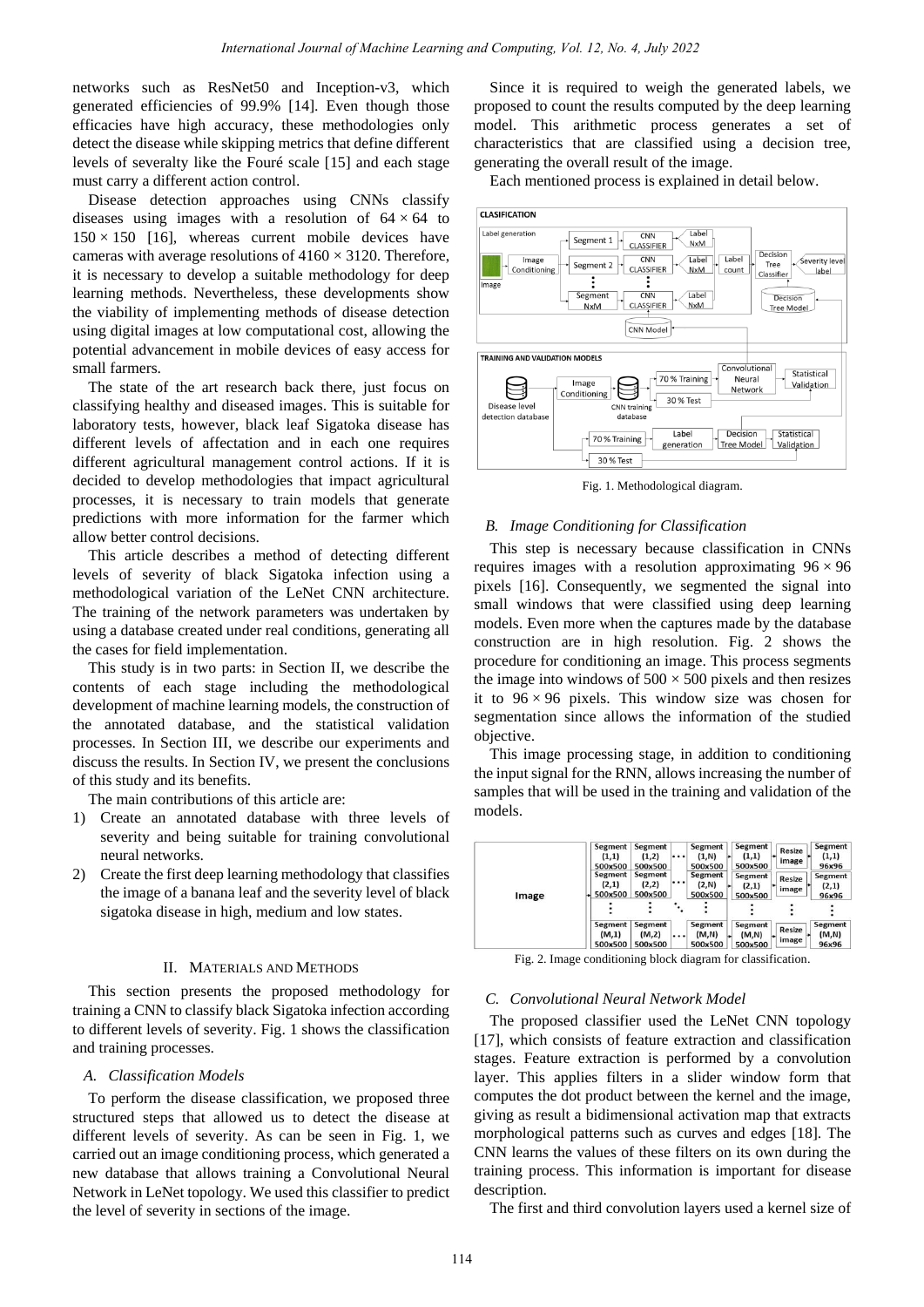$5 \times 5$  and  $3 \times 3$ . In addition, they had ReLU activation functions that introduced a non-linearity to the network, generating significant separability [19]. Equation (1) shows the convolution calculation.

$$
Y_j = s\left(b_i + \sum_i K_{ij} * Y_i\right) \tag{1}
$$

where  $Y_i$  is the neuron output and  $j$  is the matrix from the dot product between the image  $Y_i$  and the kernel convolution  $K_{ii}$ . The term  $b_i$  corresponds to the bias parameter of each neuron, and *g* is the activation function.

The second and fourth layers perform a sub-sampling according to the max pooling process. This consists in obtaining the maximum activation values for each sub-window [20]. This process reduces the image size and generates invariance to potential rotations and input translation.



Finally, we flattened the image, getting a feature vector that is classified through connected layers as shown in Fig. 3. These fully connection layers are numbered from 5 to 8 and have tanh activation functions to raise the gap of the neuron weights. The tanh activation function observed in equation 2, normalizes the values between -1 and 1, where the highest parameters tend asymptotically to 1 and the very low values to -1.

$$
f(x) = \frac{2}{1 + e^{-2x}} - 1\tag{2}
$$

where *X* is the input of the neuron.

The last layer uses a softmax activation function [21], whose input is the feature vector generated by the fully connected layers, and from this, we estimated the class membership likelihood ("high," "middle," or "low") by using equation 3.

$$
y_c = \frac{e^{zc}}{\sum_{d=1}^{C} e^{zd}} \quad \text{for } c = 1...C \tag{3}
$$

where *Z* is the input vector and *C* is the dimension vector.

# *D. Generation, Count, and Classification of Labels*

This stage classified each image segment using the CNN, generating a set of  $N \times M$  labels that correspond to "high," "middle," and "low" severity levels.

The set represents a separate coding for each illness state that is characterized through a class count. These quantities are organized in a  $x_{1x3}$  vector, which generates a classifiable pattern from a decision tree.

Fig. 4 shows the algorithm used to obtain the infection severity level of the banana leaf base in the classification count given by the CNN.

```
// Label Counting and Classification
Input: NxM image segments
Output: Severity level
Start
```

```
For i = 1 until i \leq NxMEtiqueta(i) = CNN(Segment(i))If Label(i) == "High"
              CounterHigh = CounterHigh + 1If Label(i) == "Median"CounterMedian = CounterMedian + 1If Label(i) == "Low"CounterLow = CounterLow + 1Enf for
         x = [CounterHigh, CounterMedian, CounterLow]Severity level = DT(x)End
// CNN() = Convolutional neural network classifier
// DT() = Decision Tree classifier
```
Fig. 4. Labels count algorithm.

#### *E. Training and Validation Models*

As explained in the methodology section, it is necessary to use two learning models to detect the disease. Therefore, a CNN model and a decision tree must be trained. The CNN training was performed using the reduced-images database that is described in the next section. The proposed LeNet network learned the weights and biases by using the Adadelta algorithm; then we used the categorical cross-entropy loss function, and finally, we evaluated the model by following the accuracy metric as shown in Table I.

| <b>Function</b><br>loss     | Optimization<br>algorithm | <b>Metrics</b> | <b>Batch</b> | <b>Iteration</b> |
|-----------------------------|---------------------------|----------------|--------------|------------------|
| Categorical<br>crossentropy | Adadelta                  | Accuracy       | 12           | 30               |

TABLE I: TRAINING PARAMETERS

To train the decision tree, we used the features generated by the label counting process. The model was trained with four nodes by using the Gini diversity index optimization model without pruning.

We evaluated our models using a cross-validation strategy that divided the database in k-folds. Each fold was divided into two parts: 70% of the data were used for training and 30% for testing. Nevertheless, generate the confusion matrix for each classifier. This process applied a Monte Carlo analysis, where the stop criterion was defined by

$$
\left\|diag(M_k) - diag(M_{k-1})\right\|_{2} < th
$$
\n(4)

where  $M_k$  is the confusion matrix at iteration  $k$  and  $th$  is the error threshold.

#### *F. Database for Severity Level Detection*

In the literature, there are databases with many images of Sigatoka infection. Unfortunately, these databases were not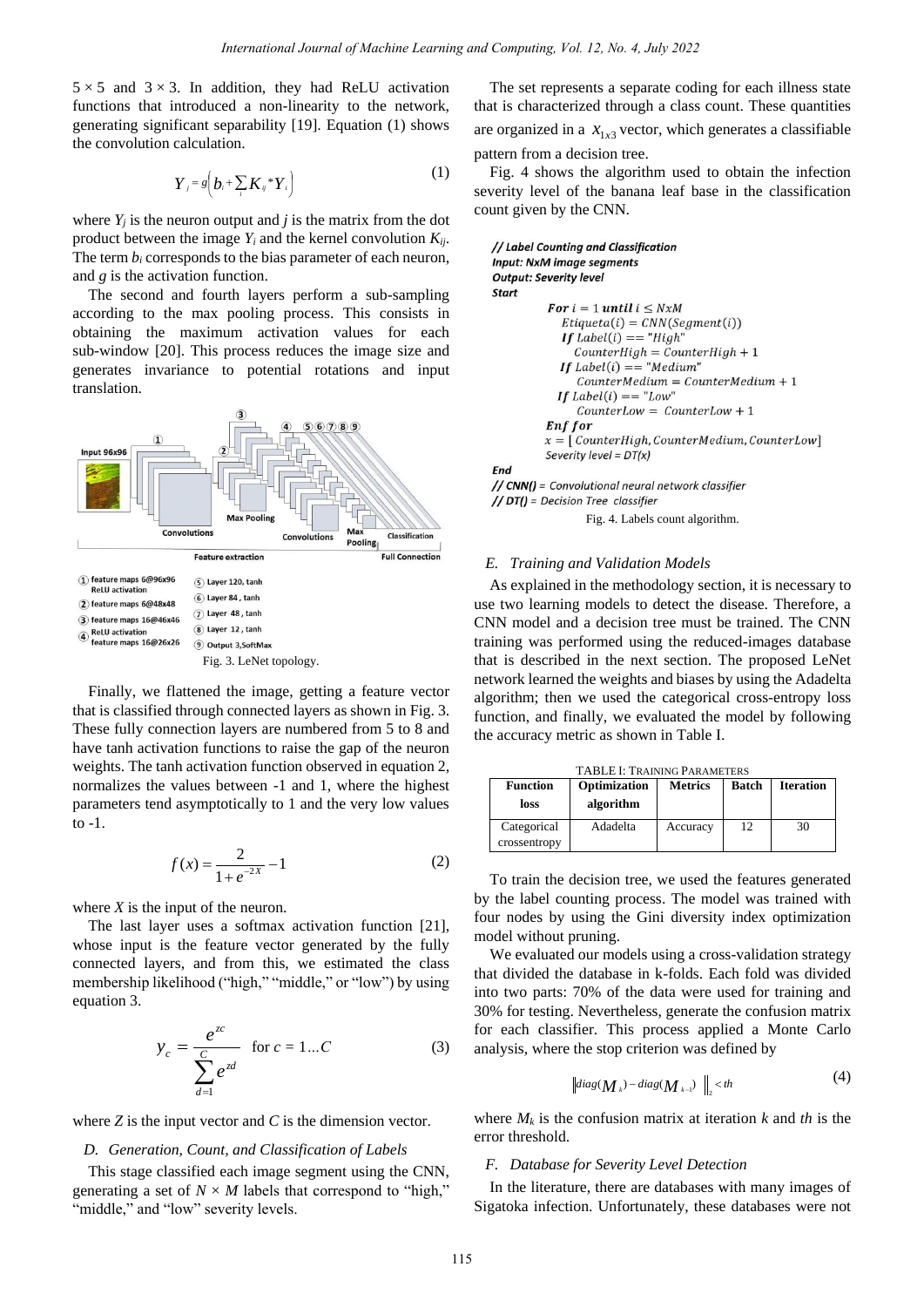created according to a capture and sampling protocol that allowed the classification of leaves into different levels of infection severity.

In addition, these databases have a reduced number of samples, avoiding the statistical relevance needed for the application of machine learning models. In some cases, the authors were not allowed access to databases. This made it difficult to apply a structured methodology like the one proposed in this article with the purpose of replicating findings and comparing methods.

We sampled images from banana harvests in the Risaralda Department (Colombia); these were labeled with three severity levels according to the Fouré scale. The samples were taken using cellphones with camera resolutions of 9.6 MP (4128  $\times$  2322) and 13 MP (3120  $\times$  4160). Fig. 5 shows some examples of the base and the population per class.



Fig. 5. Database.

To train the CNN model, it was necessary to create a second database. This base was constructed with the image segments obtained through the conditioning process, explained in Section II-B. We then obtained  $96 \times 96$  pixel sub-images. Next, these images were depurated and labeled according to the Fouré scale. As a result, we secured 4244 samples. Fig. 6 shows some examples from the database and the population per class. The databases described can be found here:

https://sites.google.com/a/utp.edu.co/black-sigatoka-disease -database/.



Fig. 6. Database for training CNN.

#### III. RESULTS

The presentation of the results of this study is divided into two parts. First, we show the performance of the classification methods in detecting the state of infection by the disease in different segments of the leaf. Second, we present the results obtained by validating the decision tree to classify the stage of infection in the whole banana leaf using the classifiers proposed in the first stage. We used the validation approach described in this section to obtain the confusion matrices of our method and other studies.

# *A. Detection of Infection Levels in Different Segments of the Leaf*

To understand the scope of the proposed method, we conducted a comparative analysis of our model and other state-of-the-art methodologies. We used the CNN Inception-v3 [14] and SVM [10] methods, which have been successfully applied in disease detection. In addition, the SVM is a methodology widely used in classification problems and has demonstrated high performance in classifying patterns. The SVM configuration for training is a polynomial kernel and a feature descriptor with wavelet transform in the RGB and HSV color spaces.

To detect disease with the CNN Inception-v3 approach, we used this network to extract the features vector and then, it is connected to a final layer to classify. In Table II, we show the traces of the recognition confusion matrices for the detection of black Sigatoka in a banana leaf. The CNN LeNet method provides the best disease detection results with an average detection rate of approximately  $90.03\% \pm 1.73\%$ , which is substantially higher than those achieved using the other methods. On the other hand, the CNN Inception-v3 method alone performs relatively poorly; however, it can still obtain a detection rate of 78.79%  $\pm 1.6$ %, whereas the SVM presented with a performance of approximately  $86.16\% \pm 2.1\%$ .

|        | <b>CNN LeNet</b> | <b>CNN</b>          | <b>Support Vector</b> |  |
|--------|------------------|---------------------|-----------------------|--|
|        |                  | Inception-v3        | <b>Machine</b>        |  |
| High   | $87\% \pm 2.1\%$ | $92.16\% \pm 2.4\%$ | $80\% \pm 3.1\%$      |  |
| Medium | $80\% \pm 1.9\%$ | $13.29\% \pm 1.4\%$ | $83\% + 2.4\%$        |  |
| Low    | $99\% \pm 1.7\%$ | $70.77\% \pm 2.0\%$ | $94\% \pm 2.5\%$      |  |

**Total** 90.03%  $\pm 1.7\%$  74.51%  $\pm 1.9\%$  86.16%  $\pm 2\%$ 

TABLE II: A COMPARISON OF CLASSIFIERS

The CNN LeNet method shows an accuracy rate of 87%  $\pm$  2.1% and 99%  $\pm$  1.7% in classifying images from the high and low classes, respectively. Although the performances are suitable for the application, the middle class has more overlap.

# *B. Detection of Infection Levels in the Whole Banana Leaf*

In this part, we observed the performance of the algorithm in detecting disease in banana leaves. It is important to highlight that this classification represents the diagnosis that the system would deliver to a person interested in analyzing the disease. In Table III, we show the results obtained by validating the decision tree. The results correspond to 89 Monte Carlo iterations.

| TABLE III: CONFUSION MATRIX FOR THE DECISION TREE CLASSIFIER |      |        |      |  |
|--------------------------------------------------------------|------|--------|------|--|
|                                                              | High | Medium | Low. |  |

|        | High             | <b>Medium</b>    | Low              |
|--------|------------------|------------------|------------------|
| High   | $91\% \pm 1.9\%$ | $8\% \pm 1.0\%$  | $2\% \pm 0.7\%$  |
| Medium | $11\% \pm 1\%$   | $71\% \pm 2.3\%$ | $19\% \pm 1.3\%$ |
| Low    | $<1\% \pm 0.5\%$ | $4\% \pm 0.9\%$  | $96\% \pm 2.3\%$ |

Our results demonstrate that our method can accurately classify high and low classes. However, it was less effective with respect to medium classes. This is due to the high level of overlap in the data, which makes it difficult to find a classification method that can separate classes properly.

### IV. CONCLUSIONS

We developed an automatic method to detect the stage of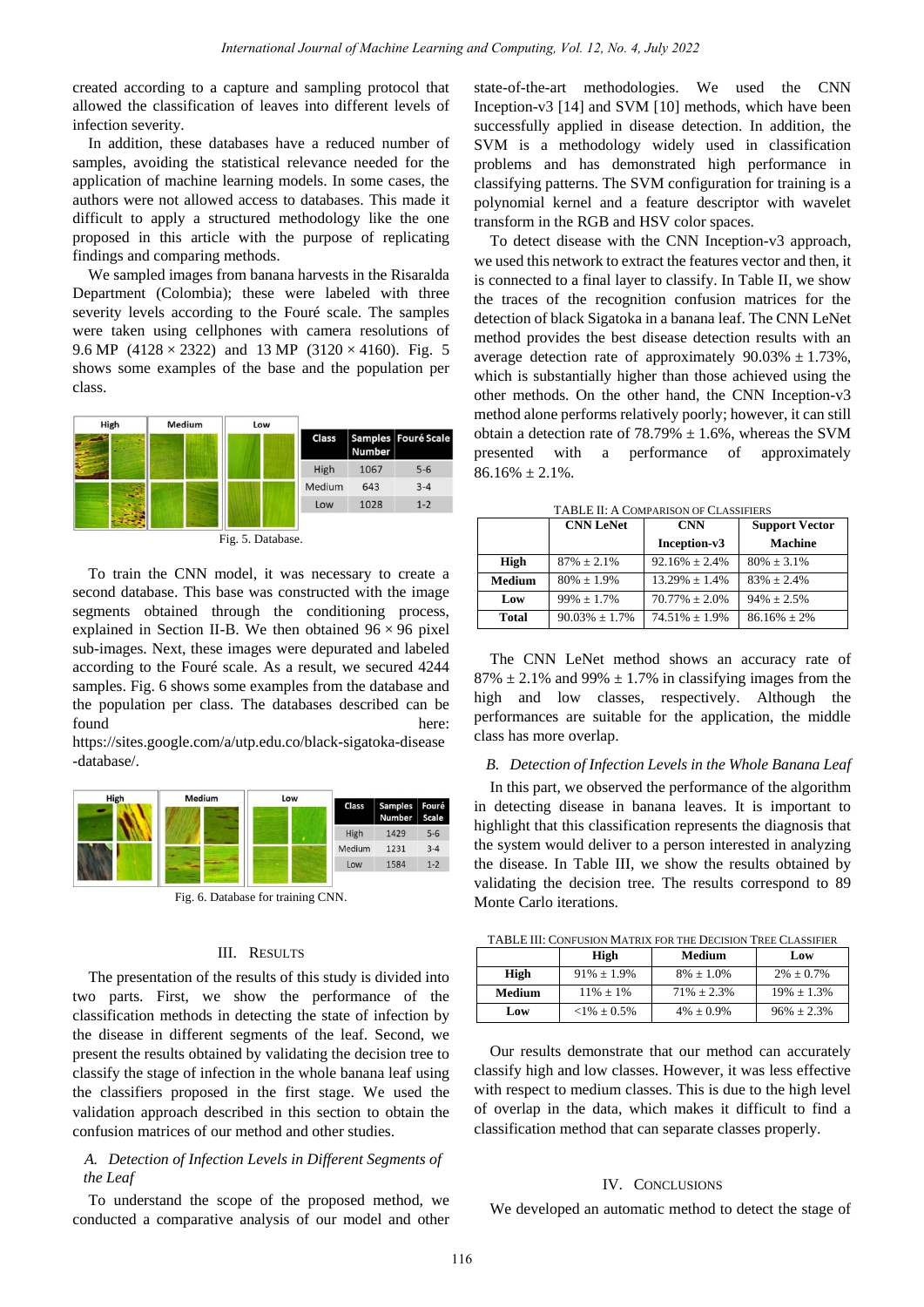the Black Sigatoka in a banana leaf. Our approach uses CNN LENET method to classify the stage of the disease in different segments of the leaf and with each segmented label will appear on the tree decision.

This methodology helps to detect the disease at an early stage, allowing the user to perform corrective practices to avoid economic losses. Therefore, our method solve the problems presented in some state of the art techniques that detected the disease in the last stage of the illness, when the farmer has no chance to act, demonstrating the importance of addressing researches under this approach.

This work studies the contribution of different classification method to the recognition task. To perform robust Black Sigatoka recognition by using CNN classification methods, it 's necessary to use an image size of 96x96. This makes it necessary to perform a local analysis by small leaf segments, due to the fact that resizing the image from each banana leaf sample would lose the capture information and the disease could not be detected.

The proposed approach was tested in an annotated dataset that was created specifically for this work, because there was no publicly available database with different levels of severity labeled by an expert or labeled under a standardized method such as the Fouré scale. We made the dataset publicly available to facilitate comparisons and accelerate the research in this area. In the future, the database must be expanded to validate our approach on a wider set of activities.

The proposed method generates labels in a local and global levels, which creates a leaf severity map that could be used to support agricultural methodologies for diseases detection such as Stover's sampling modified by Gauhl.

#### CONFLICT OF INTEREST

The authors declare no conflict of interest.

## AUTHOR CONTRIBUTIONS

Cristian Escudero conducted initial literature review, proposed and implemented the model, collected and preprocessed datasets, run experiments and drafted the first version of the paper under supervision of Andrés Calvo and Arley Bejarano. Andrés Calvo and Arley Bejarano edited and extended the manuscript.

### ACKNOWLEDGMENTS

Sincere thanks to the Universidad Tecnológica de Pereira, Colciencias agreement 160-2018 code 511-3-024-15 and Maestr á en Ingenier á Eléctrica for the support provided during this research.

We thank German Pulgarin. He is a Colombian farmer, he lent us the crop to do the research.

#### **REFERENCES**

- [1] M. Moran, "Importance of clean agriculture for safe food production," Ing. Thesis, Dept. Agricultural Sciences., Babahoyo Technical University, Ecuador, 2020.
- [2] Banana, the most productive crop in the Colombian countryside (2016, January 4), El Colombiano.
- [3] K. Alfonso. (June 23, 2020). Learn about the applications that are helping the development of the agricultural sector. La República.

[Online]. Available: https://www.larepublica.co/internet-economy/conozca-las-aplicacione s-que-estan-ayudando-al-desarrollo-del-sector-agropecuario-2593192

- [4] G. Castaño, "Quality of the agricultural technical assistance service: Analysis of two cases in Boyacá," M.S. thesis, Dept. Agricultural sciences, rural development, Nacional de Colombia Univ., Bogota, Colombia, 2016.
- [5] J. Barrera, F. Barraza, and R. Campo, "Effect of sombrero on black sigatoka (Mycosphaerella fijiensis Morelet) in cv harton banana cultivation (Musa AAB Simmonds)," *Revista UDCA Actualidad & Divulgación Científica*, vol. 19, pp. 317-323, December 2016.
- [6] J. Amara, B. Bouaziz, and A. Algergawy, "A deep learning-based approach for banana leaf diseases classification," presented at the Datenbanksysteme für Business, Technologie und Web, Stuttgart, Germany, March 10, 2017.
- [7] V. Singh and A. Misra, "Detection of plant leaf diseases using image segmentation and soft computing techniques," *Information Processing in Agriculture*, vol. 4, no. 1, pp. 41-49, 2017.
- [8] M. Vipinadas and A. Thamizharasi, "Detection and grading of diseases in banana leaves using machine learning," *International Journal of Scientific & Engineering Research*, vol. 7, no. 7, pp. 916-924, 2016.
- [9] E. Hossain, M. Farhad, and M. Anisur, "A color and texture based approach for the detection and classification of plant leaf disease using KNN classifier," presented at International Conference on Electrical, Computer and Communication Engineering, Bazar, Bangladesh, February 7-9, 2019.
- [10] A. Camargo and J. Smith, "Image pattern classification for the identification of disease-causing agents in plant," *Computer and Electronics in Agriculture*, vol. 4, pp. 121-125, May 2009.
- [11] L. Calvo, M. Guzmán, and A. Guzmán, "Considerations about application of machine learning to the prediction of sigatoka disease," presented at World Congress on Computers in Agriculture, San José, Costa Rica, July 27-30, 2014.
- [12] S. Prasanna, D. Peter, and M. Salathe, "Using deep learning for image-based plant disease detection," *Frontiers in Plant Science*, vol. 7, p. 1419, September 2016.
- [13] A. Ramcharan, K. Baranowski, and P. McCloskey, "Deep learning for image-based cassava disease detection," *Frontiers in Plant Science*, vol. 8, p. 1852, October 2017.
- [14] M. Gomez, A. Vergara, and H. Ruiz, "AI-powered banana diseases and pest detection," *Plant Methods*, vol. 15, p. 92, August 2019.
- [15] G. Cedeño, C. Suarez, and V. Danilo, "Early detection of resistance to Mycosphaerella Fijiensis in local genotype of Musa in Ecuador," *Scientia Agropecuaria*, vol. 8, no. 1, pp. 29-42, March 2019.
- [16] A. Kumar, B. Ganapathysubramanian, and S. Sarkar, "Deep learning for plant stress phenotyping: Trends and future perspectives," *Trends in Plant Science*, vol. 23, no. 10, pp. 883-898, October 2018.
- [17] L. Rasdi, M. Fanany, and A. Murni, "Metaheuristic algorithms for convolution neural network," C*omputational Intelligence and Neuroscience*, June 2016.
- [18] A. El-Sawy, E. Hazem, and L. Mohamed, "CNN for handwritten arabic digits recognition based on LeNet-5," presented at International conference on advanced intelligent systems and informatics, Cairo, Egipto, October 24-26, 2016.
- [19] B. Xu, N. Wang, and T. Chen, "Empirical evaluation of rectified activations in convolution network," *Computer Science*, November 2015.
- [20] J. Nagi, F. Ducatelle, and G. Di Caro, "Max-pooling convolutional neural networks for vision-based hand gesture recognition," presented at IEEE International Conference on Signal and Image Processing Applications, Kuala Lumpur, Malaysia, November 16-18, 2011.
- [21] W. Liu, Y. Wen, and Z. Yu, "Large-margin SoftMax loss for convolutional neural networks," presented at International Conference on Machine Learning, New York, June 2016.

Copyright © 2022 by the authors. This is an open access article distributed under the Creative Commons Attribution License which permits unrestricted use, distribution, and reproduction in any medium, provided the original work is properly cited [\(CC BY 4.0\)](https://creativecommons.org/licenses/by/4.0/).



**Cristian Andrés Escudero** was born in April 1995 in Cartago, Colombia, He received his bachelor's degree in electronic engineering and master's degree in electrical engineering from the Tecnológica University of Pereira in 2018 and 2020, respectively. He is a professor and researcher of the department of electrical, electronic and physic, and computer science engineering, from the Tecnológica University of